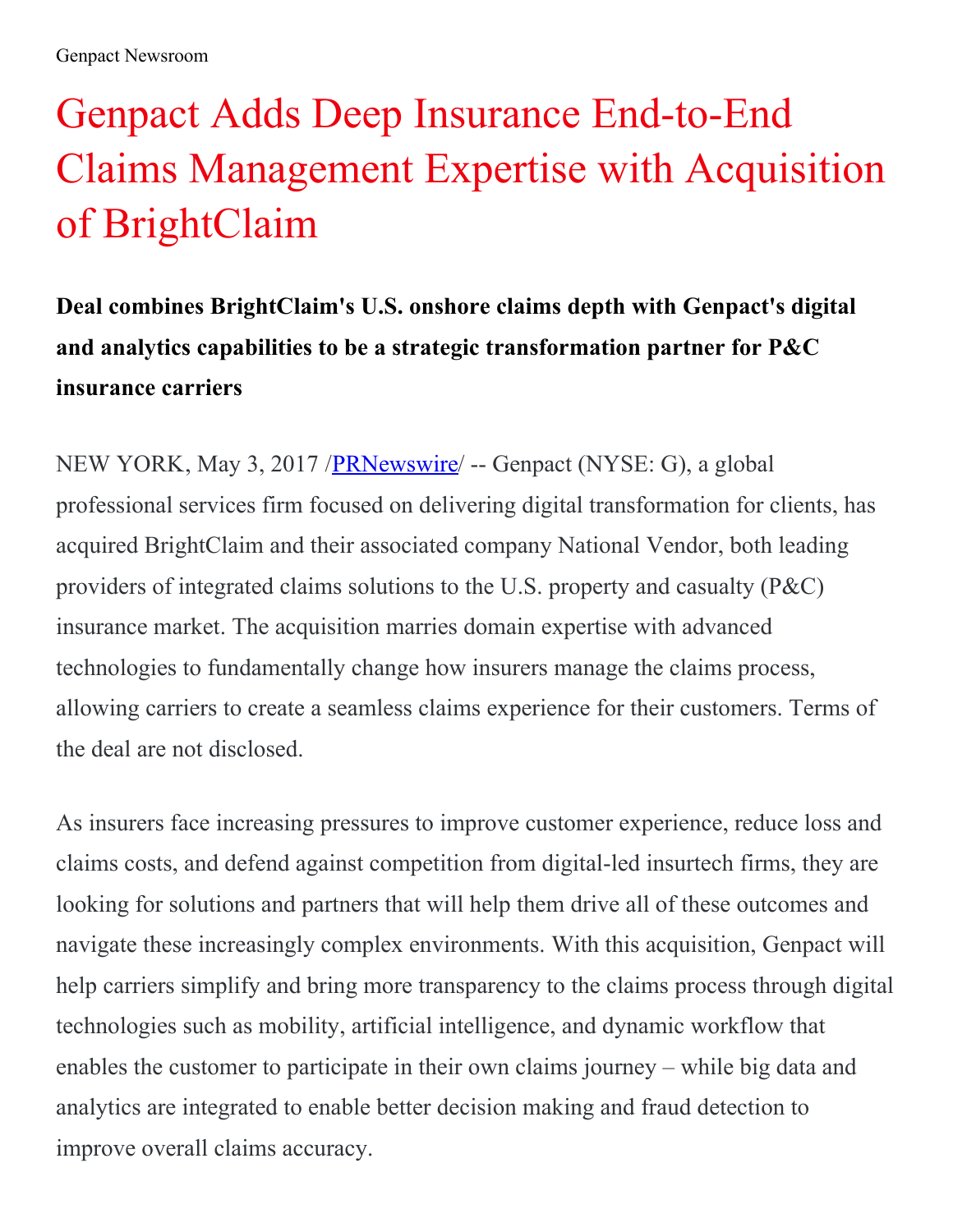"A growing digital-native customer base and the ubiquity of data are driving the need for innovation at an unprecedented pace and fundamentally changing the insurance claims operating model," said Mohit Thukral, senior vice president and business leader, Banking, Financial Services and Insurance for Genpact. "With the added U.S. onshore capabilities and domain expertise from BrightClaim and National Vendor, we are enhancing our ability to help insurance clients infuse digital technologies and analytics into their operations to create a sustainable competitive advantage for them."

The typical claims process involves numerous touch points and manual interventions and lacks real-time analytical insights that drive decision making. This set of challenges causes long claims cycle times, higher settlement costs, and a lack of transparency for customers throughout the claims process. With its own analytics and digital capabilities and the deep insurance claims expertise integrated from BrightClaim and National Vendor, Genpact can provide solutions that will:

- **reduce overall claims costs by up to 40 percent** through its Lean process design, digital technologies and smart shore delivery model;
- **improve customer experience and satisfaction by 10-20 percent** through multi-channel intake, automated status updates, and proactive communication, with process design and system automation that enable faster processing and settlement; and
- **reduce loss cost by 3-5 percent** through improved recovery and fraud prevention that leverage predictive analytics.

BrightClaim and National Vendor specialize in property claims management for both structural and contents losses. Their services include loss adjusting, contents management services, end-to-end management of liability claims and managed repair services through a national contractor network. BrightClaim and National Vendor have a large client base including half of the top 20 auto and property insurers and an extensive network of insurance adjusters. As part of this transaction, Genpact will acquire delivery centers in Atlanta, GA and Austin, TX, increasing its U.S. footprint.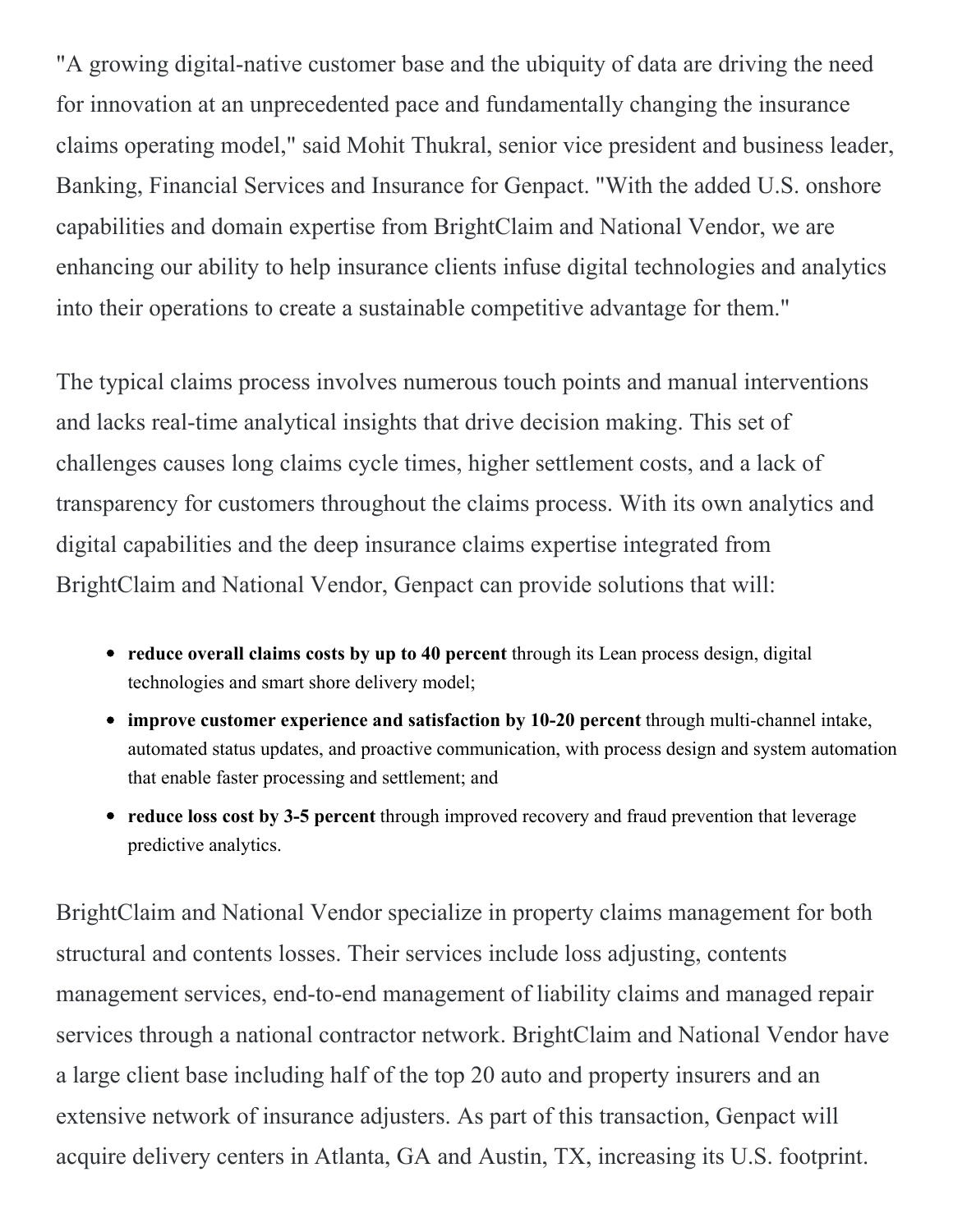"We are looking forward to joining Genpact and combining our solutions with their digital-led intelligent business process management capabilities, existing claims management services expertise, analytics, and global delivery to provide true end-toend claims services," said Howard Rogers, CEO, BrightClaim. "Together we will help transform P&C claims for our growing client base."

Morgan Partners acted as an advisor to Genpact on this transaction.

## About BrightClaim

BrightClaim LLC is an Atlanta-based company that provides end–to-end claims solutions to the Property and Casualty Insurance industry for Auto and Property type claims. They have been in operation since 2004. They provide centralized claims solutions combined with field resources to deliver the highest level of customer service and outcomes. They provide a number of different service capabilities all focused on helping insurance carriers streamline claims processes, better manage outcomes and improve customer service. An affiliate of Century Equity Partners, a lower-middle market private equity firm focused on investing in companies operating across the insurance, asset and wealth management, specialty finance and banking services sectors, was an investor in the organization prior to the acquisition. For more information on BrightClaim, visit [www.brightclaim.com](http://www.brightclaim.com/) or for National Vendor visit [www.nationalvendor.com](http://www.nationalvendor.com/).

## About Genpact

Genpact (NYSE: G) is a global professional services firm focused on delivering digital transformation for our clients, putting digital and data to work to create competitive advantage. We do this by integrating lean principles, design thinking, analytics and digital technologies with our domain and industry expertise to deliver disruptive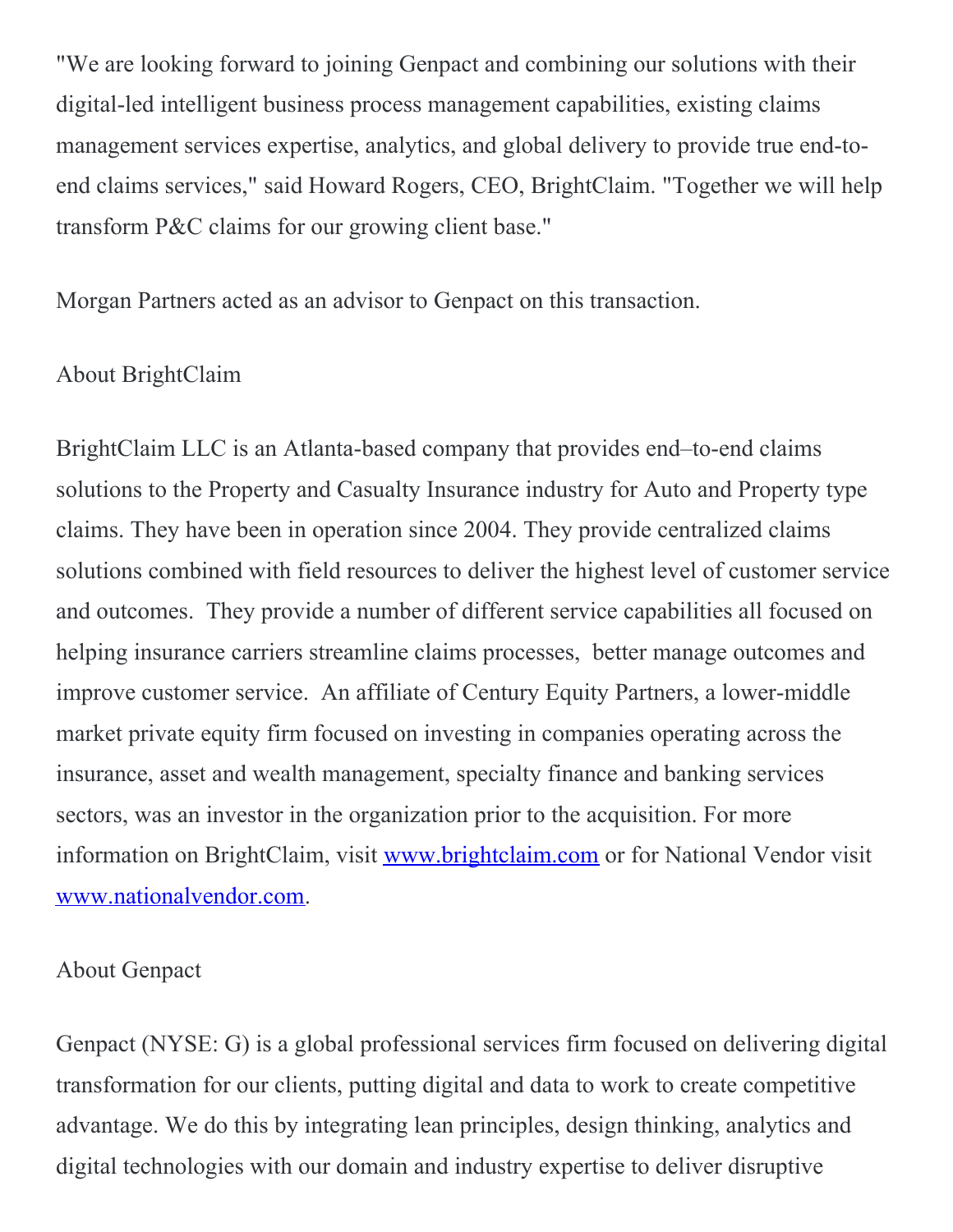business outcomes – an approach we call Lean Digital  $\text{SM}$ . We deliver value to our clients in two ways – through digital-led, domain-enabled solutions that drive innovation, and through intelligent operations enabled by digital that design, transform and run clients' operations. Our approach is continually refined in one of the world's largest digital process sandboxes, where we test and improve thousands of processes. For two decades, first as a General Electric division and since 2005 as an independent company, we have been passionately serving our clients. We generate impact for clients from the Fortune Global 500 and beyond, and employ over 77,000 people in more than 20 countries, with key offices in New York City, Palo Alto, London, and Delhi. For additional information, visit [www.genpact.com](http://www.genpact.com/). Follow Genpact on [LinkedIn](http://www.linkedin.com/company/210064?trk=tyah), [Twitter](https://twitter.com/genpact), [YouTube](https://www.youtube.com/user/GenpactLtd), and [Facebook](http://www.facebook.com/pages/Genpact/105635026136729).

For more information:

| Gail Ferrari Marold                            | Abby Trexler                                           |
|------------------------------------------------|--------------------------------------------------------|
| <i>(Genpact Media Relations) (for Genpact)</i> |                                                        |
|                                                | <u>gail.marold@genpact.com atrexler@peppercomm.com</u> |
| $+1919-345-3899$                               | $+1$ 212-931-6179                                      |

To view the original version on PR Newswire, visit: http://www.prnewswire.com/news[releases/genpact-adds-deep-insurance-end-to-end-claims-management-expertise-with](http://www.prnewswire.com/news-releases/genpact-adds-deep-insurance-end-to-end-claims-management-expertise-with-acquisition-of-brightclaim-300450709.html)acquisition-of-brightclaim-300450709.html